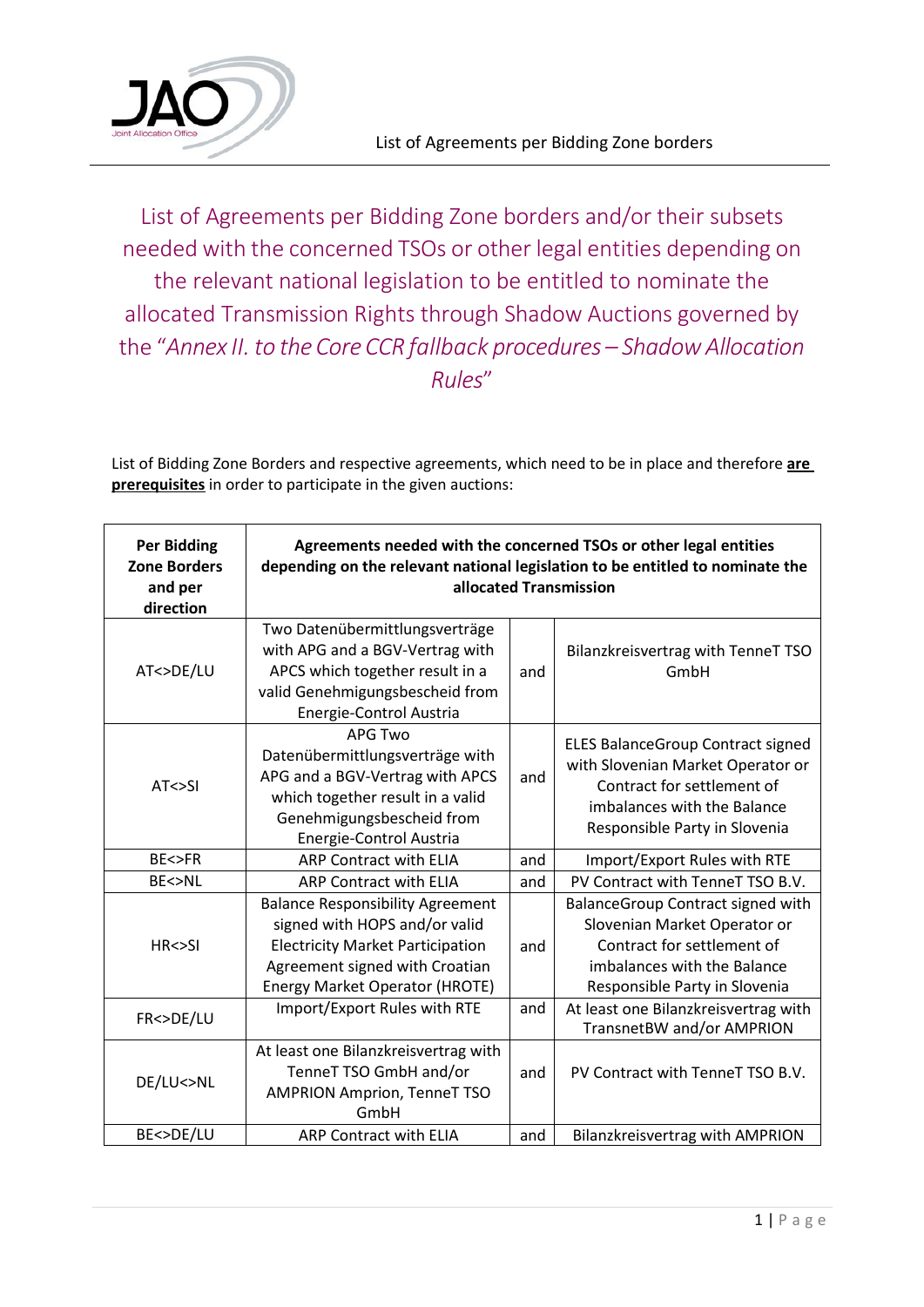

 $\mathbf{r}$ 

## List of Agreements per Bidding Zone borders

| $AT \ll CZ$ - AT side                | Two Datenübermittlungsverträge with APG and a BGV-Vertrag with APCS which<br>together result in a valid Genehmigungsbescheid from<br>Energie-Control Austria                              |
|--------------------------------------|-------------------------------------------------------------------------------------------------------------------------------------------------------------------------------------------|
| $AT < HU - AT$<br>side               | Two Datenübermittlungsverträge with APG and a BGV-Vertrag with APCS which<br>together result in a valid Genehmigungsbescheid from Energie-Control Austria                                 |
| $HU \ll  SI - SI$ side               | Balance Group Contract signed with Slovenian Market Operator or Contract for<br>settlement of imbalances with the Balance<br>Responsible Party in Slovenia                                |
| $HU \Leftrightarrow RO - RO$<br>side | A valid and effective balancing contract with Transelectrica or membership of a<br>Romanian balance group, as well as a valid and effective system usage contract<br>with Transelectrica. |
| $HR \leq HU$ - HR<br>side            | Balance Responsibility Agreement signed with HOPS and/or valid Electricity<br>Market Participation Agreement signed with Croatian<br>Energy Market Operator (HROTE)                       |

ă.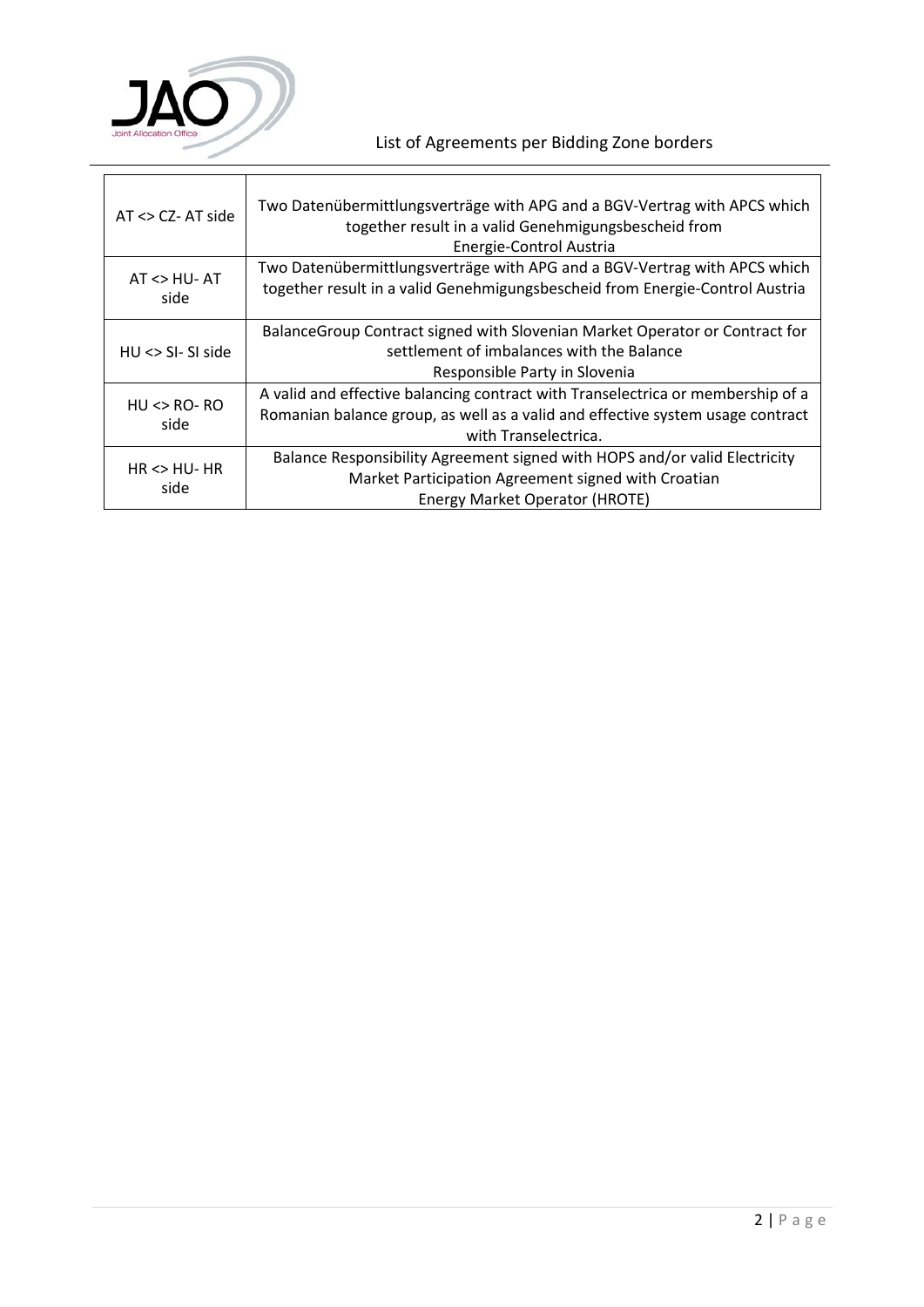

List of Bidding Zone Borders and respective agreements, which need to be in place but **are not considered as prerequisites** in order to participate in the given auctions. It is understood however, that in order to be able to nominate the allocated Transmission Rights, a market participant has to comply with the applicable regional nomination rules, otherwise Use It or Lose It principle will apply.

| <b>Per Bidding Zone</b><br><b>Borders and per</b><br>direction | Agreements needed with the concerned TSOs or other legal entities<br>depending on the relevant national legislation to be entitled to nominate<br>the allocated Transmission                                                                                                                                                                                             |     |                                                                                            |
|----------------------------------------------------------------|--------------------------------------------------------------------------------------------------------------------------------------------------------------------------------------------------------------------------------------------------------------------------------------------------------------------------------------------------------------------------|-----|--------------------------------------------------------------------------------------------|
| $AT \ll CZ$ - CZ side                                          | Agreement A - on Settlement of Imbalances with OTE, a.s.<br>https://www.ote-cr.cz/en/registration-and-agreements/electricity-<br>agreements/agreement-templates<br>Framework Agreement on Cross-Border Transmission of electricity via the Czech<br>Transmission System with CEPS<br>https://www.ceps.cz/en/transmission-services-documents                              |     |                                                                                            |
| AT <> HU- HU side                                              | A valid and effective balancing contract with MAVIR or membership of a<br>Hungarian balance group, as well as a valid and effective system usage<br>contract with MAVIR.                                                                                                                                                                                                 |     |                                                                                            |
| $CZ \ll DE/LU$                                                 | Agreement A - on Settlement of<br>Imbalances with OTE, a.s.<br>https://www.ote-<br>cr.cz/en/registration-and-<br>agreements/electricity-<br>agreements/agreement-templates<br>Framework Agreement on Cross-<br><b>Border Transmission of electricity</b><br>via the Czech Transmission System<br>with CEPS<br>https://www.ceps.cz/en/transmissi<br>on-services-documents | and | Bilanzkreisvertrag with TenneT<br>TSO GmbH or<br>50Hertz Transmission<br>GmbH respectively |
| $CZ \ll P L$                                                   | Agreement A – on Settlement of<br>Imbalances with OTE, a.s.<br>https://www.ote-<br>cr.cz/en/registration-and-<br>agreements/electricity-<br>agreements/agreement-templates<br>Framework Agreement on Cross-<br><b>Border Transmission of electricity</b><br>via the Czech Transmission System<br>with CEPS<br>https://www.ceps.cz/en/transmissi<br>on-services-documents | and | A valid Transmission Agreement<br>signed with PSE                                          |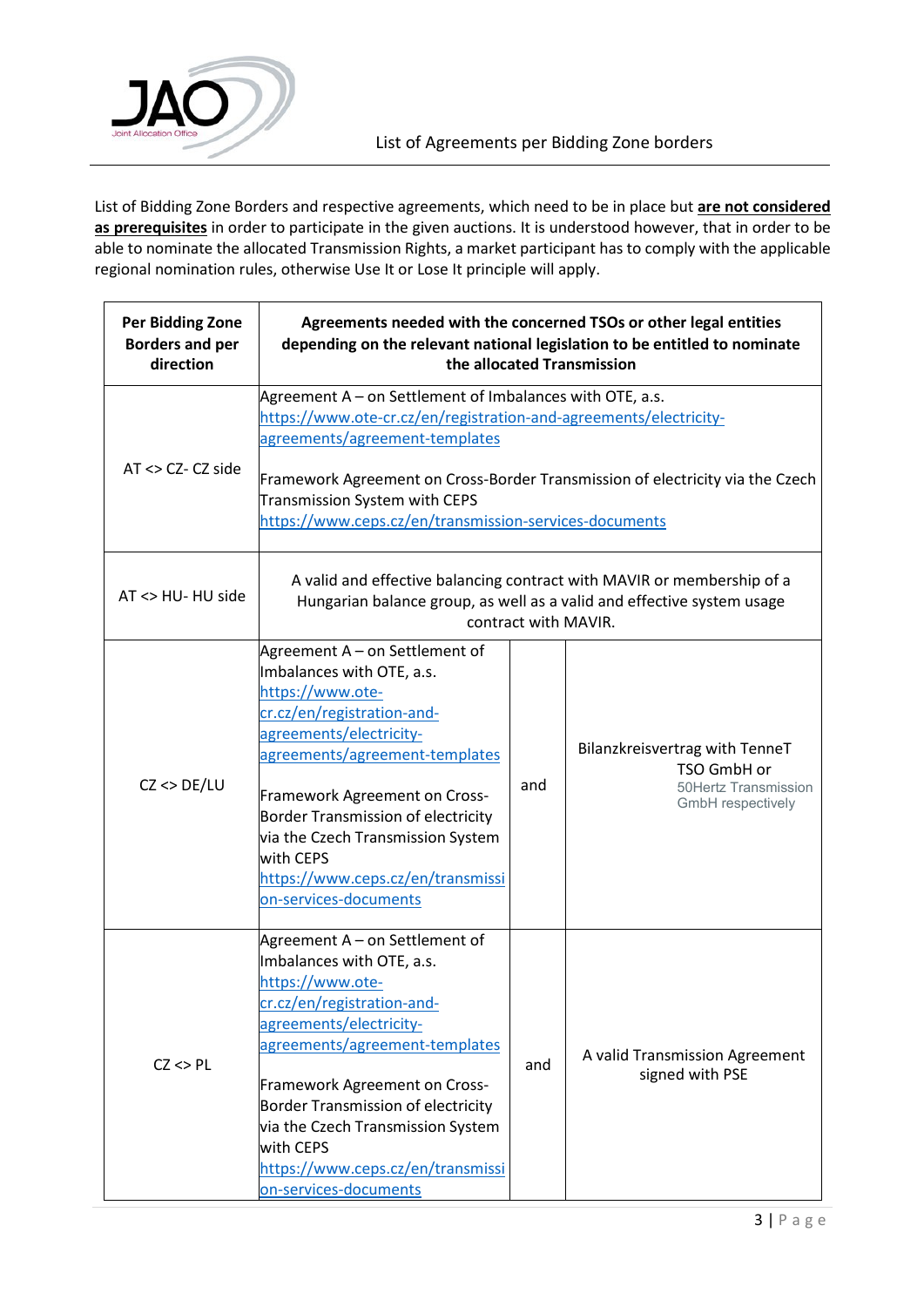

## List of Agreements per Bidding Zone borders

|                   | Agreement A – on Settlement of<br>Imbalances with OTE, a.s.<br>https://www.ote-<br>cr.cz/en/registration-and-<br>agreements/electricity-<br>agreements/agreement-templates                 |     | A valid and effective<br>"Framework Agreement on<br><b>Electricity Transmission through</b><br>Connecting Lines" concluded<br>with SEPS, see:<br>https://www.sepsas.sk/Zmluvy<br>en.asp?kod=374                                                                                                                                                                                              |
|-------------------|--------------------------------------------------------------------------------------------------------------------------------------------------------------------------------------------|-----|----------------------------------------------------------------------------------------------------------------------------------------------------------------------------------------------------------------------------------------------------------------------------------------------------------------------------------------------------------------------------------------------|
| $CZ \ll SK$       | Framework Agreement on Cross-<br><b>Border Transmission of electricity</b><br>via the Czech Transmission System<br>with CEPS<br>https://www.ceps.cz/en/transmissi<br>on-services-documents | and | A valid and effective<br>"Agreement on Settlement of<br>Imbalances" concluded with<br>OKTE (Slovak Market Operator),<br>see:<br>https://www.okte.sk/en/imbala<br>nce-settlement/contracts                                                                                                                                                                                                    |
| HU <> RO- HU side | A valid and effective balancing contract with MAVIR or membership of a<br>Hungarian balance group, as well as a valid and effective system usage<br>contract with MAVIR.                   |     |                                                                                                                                                                                                                                                                                                                                                                                              |
| $HU \ll SU$       | A valid and effective balancing<br>contract with MAVIR or<br>membership of a Hungarian<br>balance group, as well as a valid<br>and effective system usage<br>contract with MAVIR.          | and | A valid and effective<br>"Framework Agreement on<br><b>Electricity Transmission through</b><br>Connecting Lines" concluded<br>with SEPS, see:<br>https://www.sepsas.sk/Zmluvy<br>en.asp?kod=374<br>A valid and effective<br>"Agreement on Settlement of<br>Imbalances" concluded with<br>OKTE (Slovak Market Operator),<br>see:<br>https://www.okte.sk/en/imbala<br>nce-settlement/contracts |